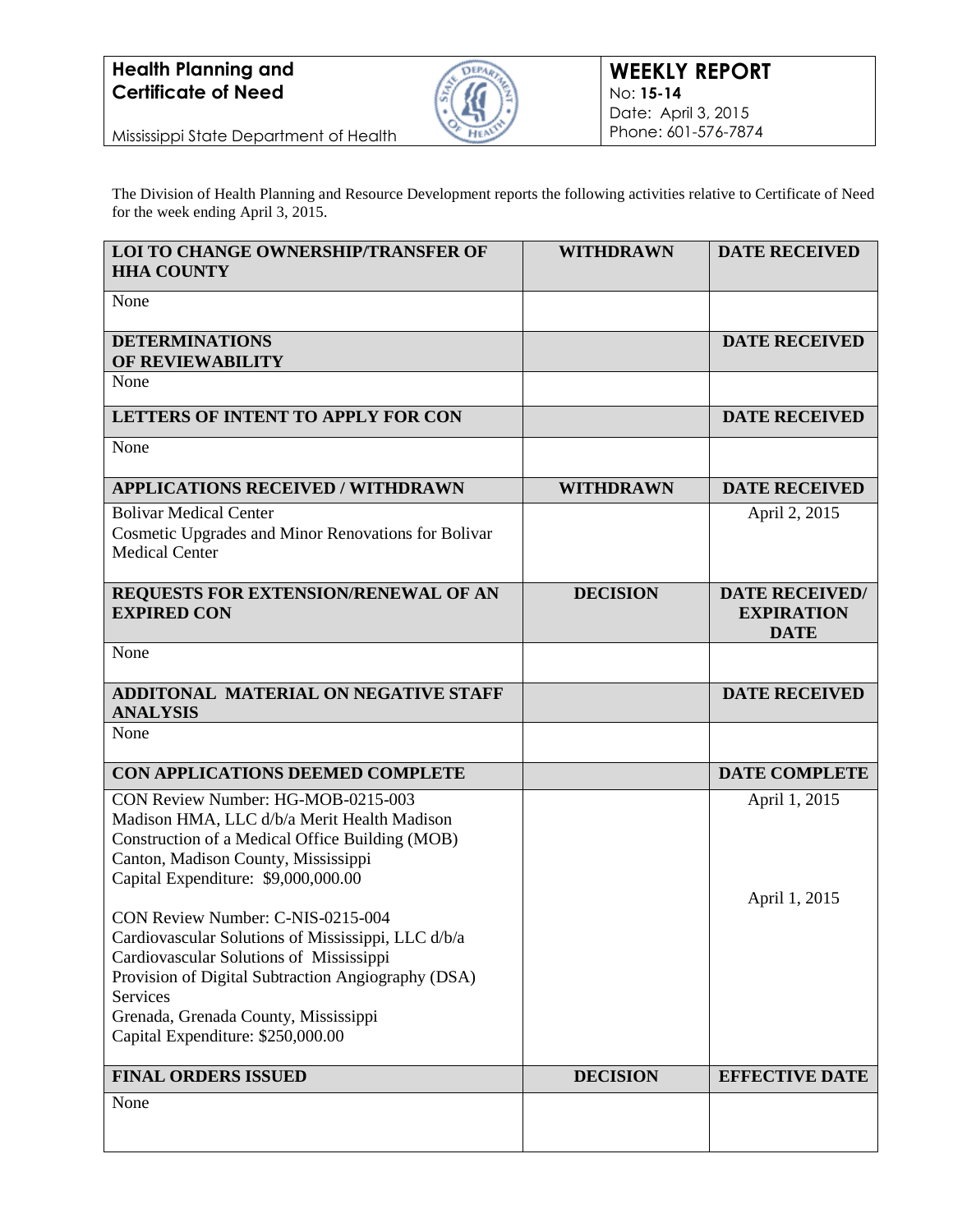

#### **WEEKLY REPORT** No: **15-14** Date: April 3, 2015 Phone: 601-576-7874

Mississippi State Department of Health

| <b>SIX-MONTH EXTENSION REQUESTS</b>                                                                                                                                                                                                                                          | <b>DECISION</b>        | <b>EXPIRATION</b><br><b>DATE</b> |
|------------------------------------------------------------------------------------------------------------------------------------------------------------------------------------------------------------------------------------------------------------------------------|------------------------|----------------------------------|
| None                                                                                                                                                                                                                                                                         |                        |                                  |
| <b>HEARINGS DURING THE COURSE OF REVIEW</b>                                                                                                                                                                                                                                  | <b>REQUESTED</b>       | <b>DATE</b><br><b>SCHEDULED</b>  |
| CON Review Number: HG-NIS-1214-021<br>River Oaks, LLC d/b/a River Oaks Hospital<br>Establishment of a Diagnostic Catheterization and PCI<br>Services and Acquisition of Related Equipment<br>Capital Expenditure: \$900,000<br>Location: Flowood, Rankin County, Mississippi |                        |                                  |
| Requestor(s): St. Dominic-Jackson Memorial Hospital                                                                                                                                                                                                                          | March 6, 2015          | To Be Scheduled                  |
| Mississippi Baptist Medical Center, Inc. d/b/a Mississippi<br><b>Baptist Medical Center</b>                                                                                                                                                                                  | March 11, 2015         | To Be Scheduled                  |
| <b>CON Review Number: ASC-NIS-0614-008</b><br><b>Madison Physician Surgery Center</b><br>Establishment of a Multi-Specialty Ambulatory Surgery<br>Center<br>Capital Expenditure: \$1,869,414.00<br>Location: Madison, Madison County, Mississippi                            |                        |                                  |
| Requestor(s): Madison Physician Surgery Center                                                                                                                                                                                                                               | September 10, 2014     | To Be Scheduled                  |
| CON Review: HG-RLS-1210-039<br>Patients' Choice Medical Center, Raleigh<br>Lease/Relocation of 10 Chemical Dependency Beds &<br>Offering of Adult Chemical Dependency Services<br>Capital Expenditure: \$58,400                                                              |                        |                                  |
| Requestor: Alliance Health Center, Meridian                                                                                                                                                                                                                                  | March 16, 2011         | To Be Scheduled                  |
| CON Review: FSF-NIS-0610-025<br>Gumtree Imaging, LLC Tupelo<br>Acquisition/Establishment and Offering of MRI Services<br>Capital Expenditure: \$1,090,000                                                                                                                    |                        |                                  |
| Requestor: The Imaging Center at Gloster Creek Village                                                                                                                                                                                                                       | <b>August 26, 2010</b> | To Be Scheduled                  |
| CON Review: ESRD-NIS-0908-031<br>Fresenius Medical Care-Calhoun City<br>Establish/Const of a 6-Station ESRD Facility in<br><b>Calhoun County</b><br>Capital Expenditure: \$462,471                                                                                           |                        |                                  |
| Requestor: Fresenius Medical Care                                                                                                                                                                                                                                            | March 9, 2010          | To Be Scheduled                  |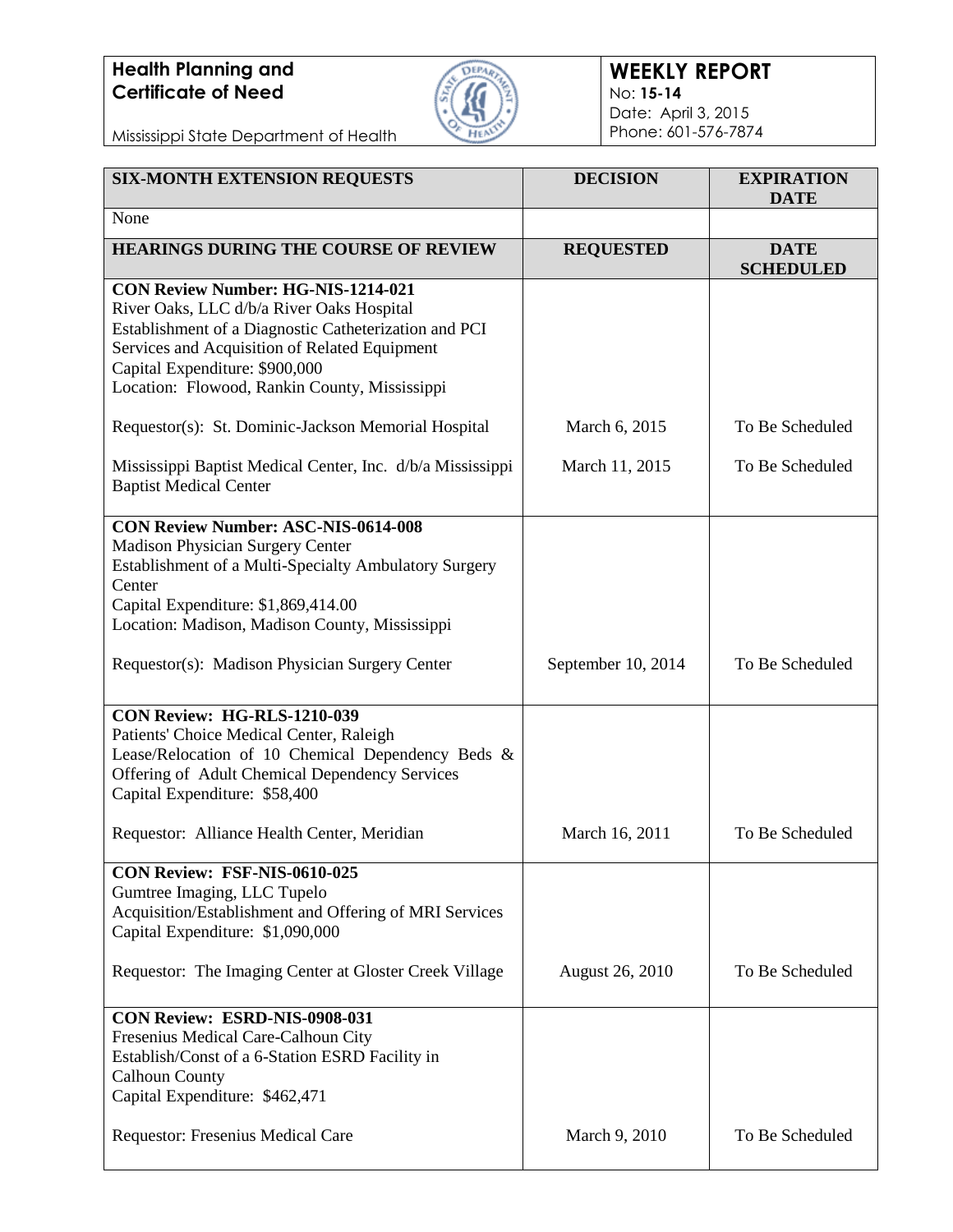

Mississippi State Department of Health

| CON Review: ESRD-NIS-0908-034                         |                  |                                 |
|-------------------------------------------------------|------------------|---------------------------------|
| Fresenius Medical Care-West Point                     |                  |                                 |
| Establish/Const of a 10-Station ESRD Facility in      |                  |                                 |
| Clay County                                           |                  |                                 |
| Capital Expenditure: \$380,000                        |                  |                                 |
| Requestor: Fresenius Medical Care                     | March 9, 2010    | To Be Scheduled                 |
| CON Review: ESRD-NIS-0908:035                         |                  |                                 |
| Fresenius Medical Care-Water Valley                   |                  |                                 |
| Establish/Const. of a 6-Station ESRD facility in      |                  |                                 |
| Yalobusha County                                      |                  |                                 |
| Capital Expenditure: \$462,471                        |                  |                                 |
| Requestor: Fresenius Medical Care                     | March 9, 2010    | To Be Scheduled                 |
| CON Review: FSF-NIS-0808-024                          |                  |                                 |
| Advanced Medical Imaging of Greenville, LLC           |                  |                                 |
| Provision of MRI Services in Washington County        |                  |                                 |
| Capital Expenditure: \$0                              |                  |                                 |
| Requestor: Delta Regional Medical Center              | December 3, 2008 | To Be Scheduled                 |
|                                                       |                  |                                 |
| CON Review: FSF-NIS-0807-018                          |                  |                                 |
| Desoto Imaging and Diagnostics, LLC                   |                  |                                 |
| <b>Establishment of Mobile PET Services</b>           |                  |                                 |
| Capital Expenditure: \$0                              |                  |                                 |
| Requestor: Baptist Memorial Hospital - DeSoto         | December 3, 2007 | To Be Scheduled                 |
| CON Review: HG-NIS-1206-038                           |                  |                                 |
| Laird Hospital, Inc.                                  |                  |                                 |
| Offering of MRI Services at Rush Medical Clinic,      |                  |                                 |
| Philadelphia                                          |                  |                                 |
| Capital Expenditure: \$14,500                         |                  |                                 |
| Requestors: Neshoba County General Hospital & InSight | May 2, 2007      | To Be Scheduled                 |
| <b>Health Corporation</b>                             |                  |                                 |
| CON Review: FSF-NIS-1006-031                          |                  |                                 |
| Starkville Orthopedic Clinic, Starkville              |                  |                                 |
| Acquisition of MRI Equipment and Offering of Open     |                  |                                 |
| <b>Orthopedic MRI Services</b>                        |                  |                                 |
| Capital Expenditure: \$802,060                        |                  |                                 |
|                                                       |                  |                                 |
| Requestor: Oktibbeha County Hospital                  | January 16, 2007 | To Be Scheduled                 |
| OTHER HEARINGS DURING THE COURSE OF<br><b>REVIEW</b>  | <b>REQUESTED</b> | <b>DATE</b><br><b>SCHEDULED</b> |
| None                                                  |                  |                                 |
|                                                       |                  |                                 |